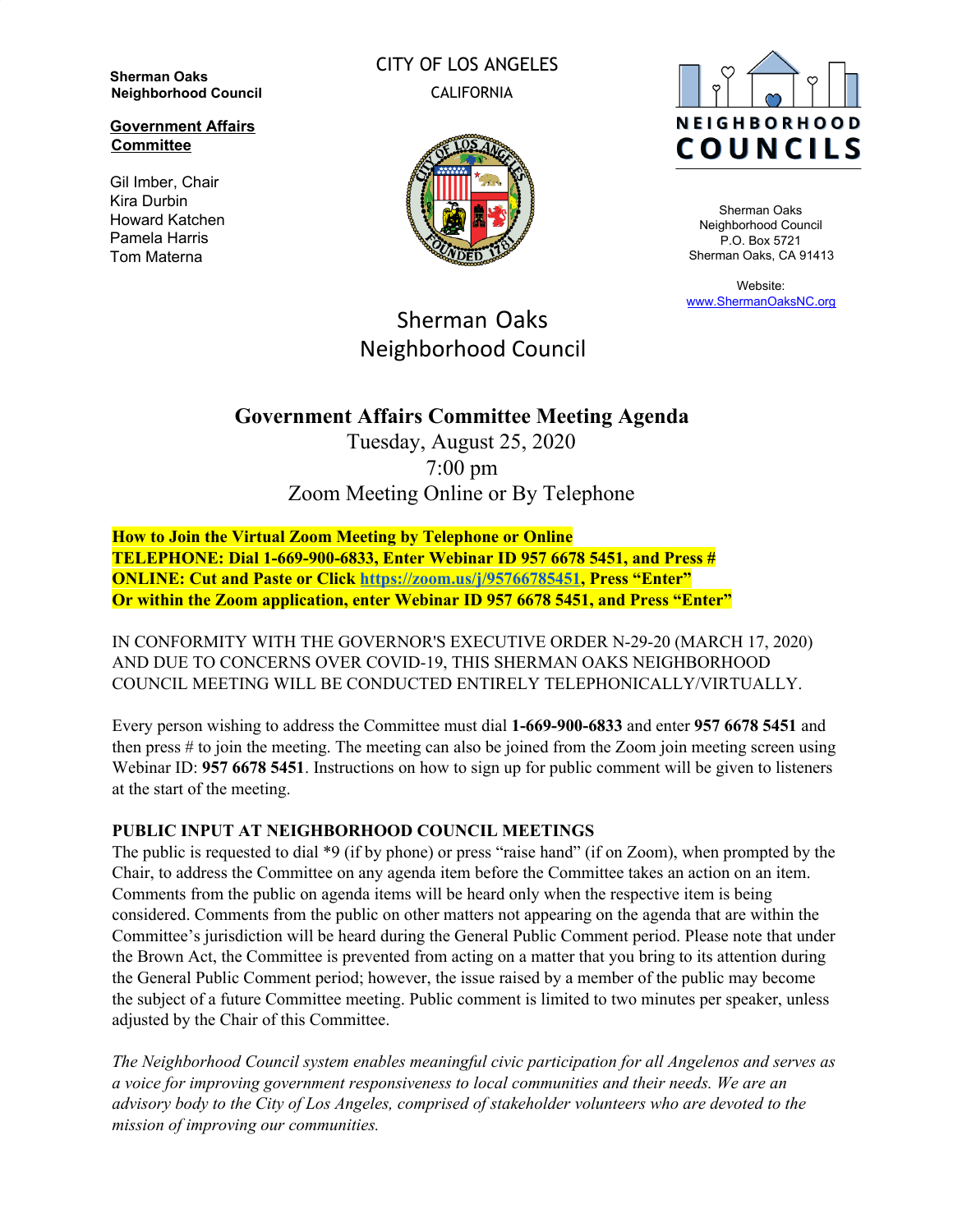Sherman Oaks Neighborhood Council Government Affairs Committee Agenda, Tuesday, August 25, 2020, 7:00 pm Page 2

#### **1. Call to Order**

### **2. Roll Call**

#### **3. Administrative Motions**

- a. Approval of the minutes of the July 28, 2020 meeting.
- b. Approval of the minutes of the August 3, 2020 meeting.

### **4. Comments by Public Officials**

### **5. Chair's Report**

a. [Perspective](https://youtu.be/6z_lVd6oo7I): SB 1120 & 54th District (LA & Culver City) Assemb Kamlager on SB 1120's effect on minority homeownership.

### **6. Action Items Which May Be Voted Upon**

- a. [CF 20-0002-S119](https://cityclerk.lacity.org/lacityclerkconnect/index.cfm?fa=ccfi.viewrecord&cfnumber=20-0002-S119). AB 1550 (Bonta) / Private Right of Civil Action / 911 Emergency System Calls / Based on Protected Class.
	- i. Possible Motion and Vote.
		- 1. Should LA City adopt its own ordinance?
- b. [CF 20-0002-S121](https://cityclerk.lacity.org/lacityclerkconnect/index.cfm?fa=ccfi.viewrecord&cfnumber=20-0002-S121). AB 1175 (Stern) / Potential Spread of Zoonotic Diseases / Animal Cruelty Protections / State Law Changes Proposals.
	- i. Possible Motion and Vote.
- c. [Final Recommendations.](http://hollywoodburbankairport.com/wp-content/uploads/2020/06/AmmendedTaskForceMemberRecommendations_Final_-06082020.pdf) Southern San Fernando Valley Airplane Noise Task Force.
	- i. [Letter from Encino Neighborhood Council](https://www.scribd.com/document/473297637/Recommendations-sent-to-the-FAA-from-the-Task-Force-pdf) & [ENC Airport Cmte.](https://www.encinonc.org/docs/34483397-5669.pdf)
	- ii. Possible Motion and Vote.

### **7. Additional Items for Discussion**

- a. [CF 20-0715](https://cityclerk.lacity.org/lacityclerkconnect/index.cfm?fa=ccfi.viewrecord&cfnumber=20-0715). Racism / Public Health Crisis / Policies and Procedures / Racial Equity Training.
	- i. Comments from SONC Board Member Alexandria Naseef.
- b. [CF 20-1011](https://cityclerk.lacity.org/lacityclerkconnect/index.cfm?fa=ccfi.viewrecord&cfnumber=20-1011). 15485 Ventura Boulevard / Los Angeles Alliance for the Homeless / Litigation / Homeless Relocation.
	- i. The City of LA potentially seeks to acquire The Sherman Hotel (15485 Ventura Blvd) in Sherman Oaks through eminent domain and to convert the site to housing for aforementioned purpose.
- c. Close of Legislative Year 2020.
- d. Possible agenda items for next meeting.

### **8. Public Comments on Non-Agenda Items Within the Committee's Jurisdiction**

#### **9. Adjournment**

\*All Council File (CF) items contain a hyperlink to the applicable source legislation.